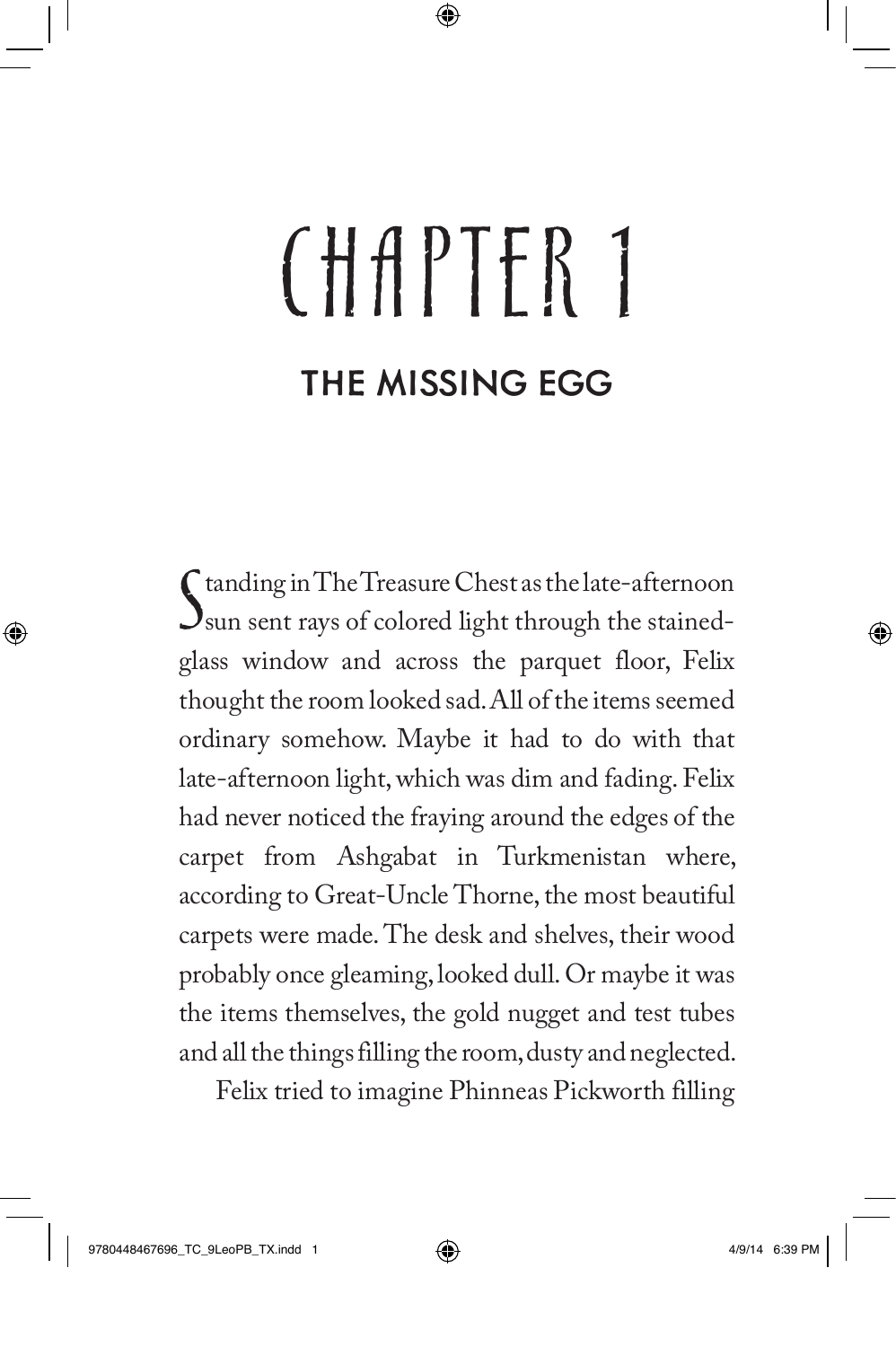this room, coming back to Elm Medona from Turkmenistan or Persia or the Amazon with his precious items. How excited he must have been to unpack his trunk and remove the carefully wrapped treasures! Felix narrowed his eyes, as if he could almost see his great-great-grandfather here, lifting an object close to his eyes to examine it. He would have smiled as he did. Satisfied. Delighted. Eager.

"Have you heard a word I've said?" Great-Uncle Thorne's voice boomed.

Felix stared a moment longer at the spot where a trick of light beneath the stained-glass window seemed to reveal a vague figure.

Felix blinked.

No, he convinced himself, it was just a shadow cast from the high shelf against that wall.

A cold breeze blew through The Treasure Chest, rifling the papers on the desk and sending goose bumps up Felix's arm.

Whatever was beneath the window—ghost or shadow—vanished. But near where it had appeared, something glistened gold. Felix felt that the object was beckoning him. Rubbing his arms to warm himself, he walked toward it.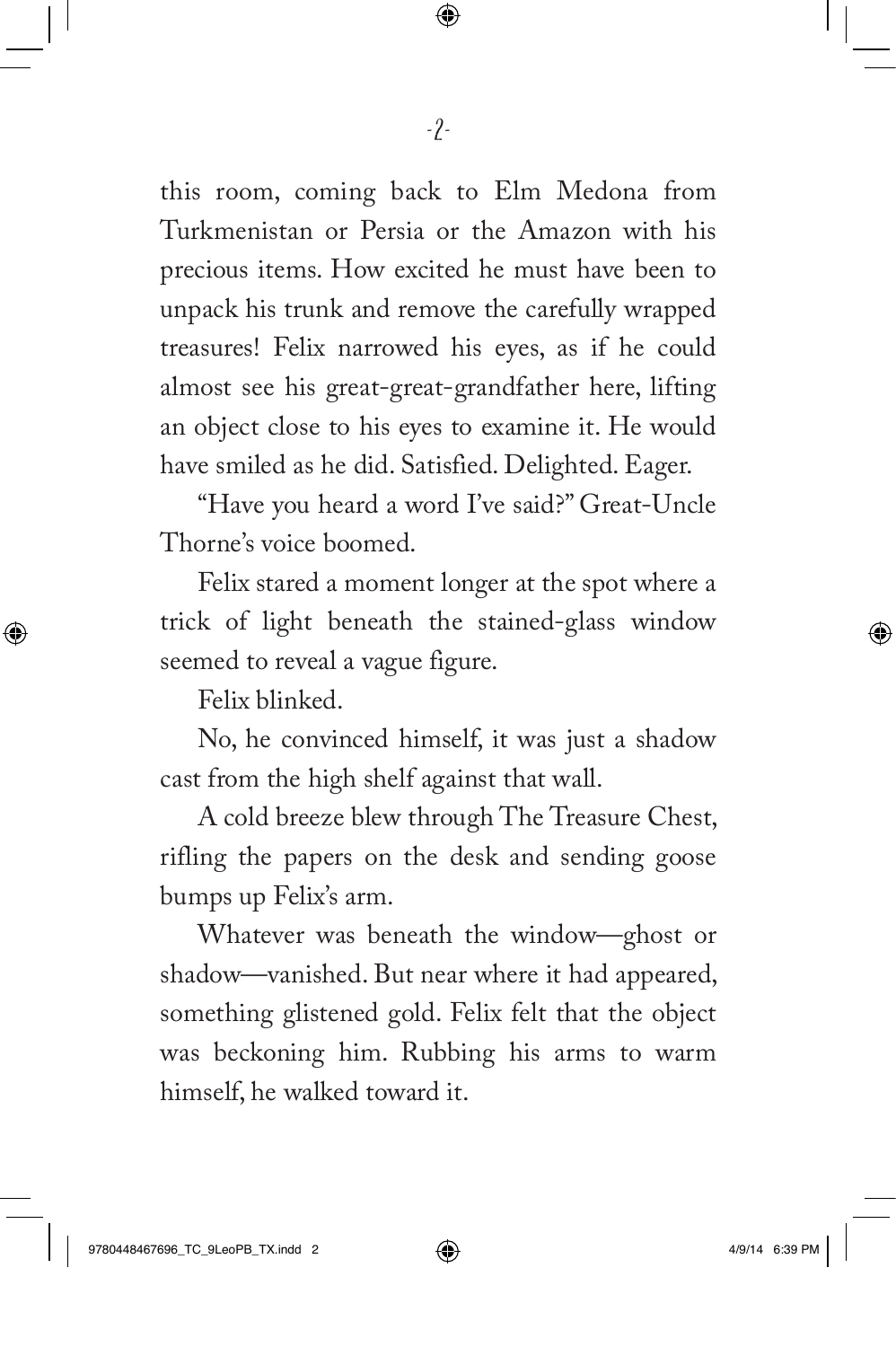But Great-Uncle Thorne reached out a gnarled and liver-spotted hand to stop him.

"Does the fact that the Ziff twins are missing have no impact on you at all?" he shouted, lowering his face to Felix's eye level.

"It does," Felix said, looking past Great-Uncle Thorne's voluminous white eyebrows to the twinkling object across the room.

"It, uh, impacts me," he managed.

And it did. Of course.

Maisie and Felix had left the Ziff twins in the Congo facing all sorts of danger: wild beasts, poisonous snakes, tropical diseases. While they had lived in homey comfort with Amelia Earhart in Iowa, fishing and riding rides at the state fair, the Ziff twins had been dodging calamity. At least Felix *hoped* they'd dodged calamity. He couldn't let himself think the worst. And now Great-Uncle Thorne had insisted they accompany him here to The Treasure Chest, even though their father was downstairs, no longer engaged to Agatha the Great, sitting with their surprised mother.

But despite all of that, Felix could not stop staring at the object, which as he slipped out of Great-Uncle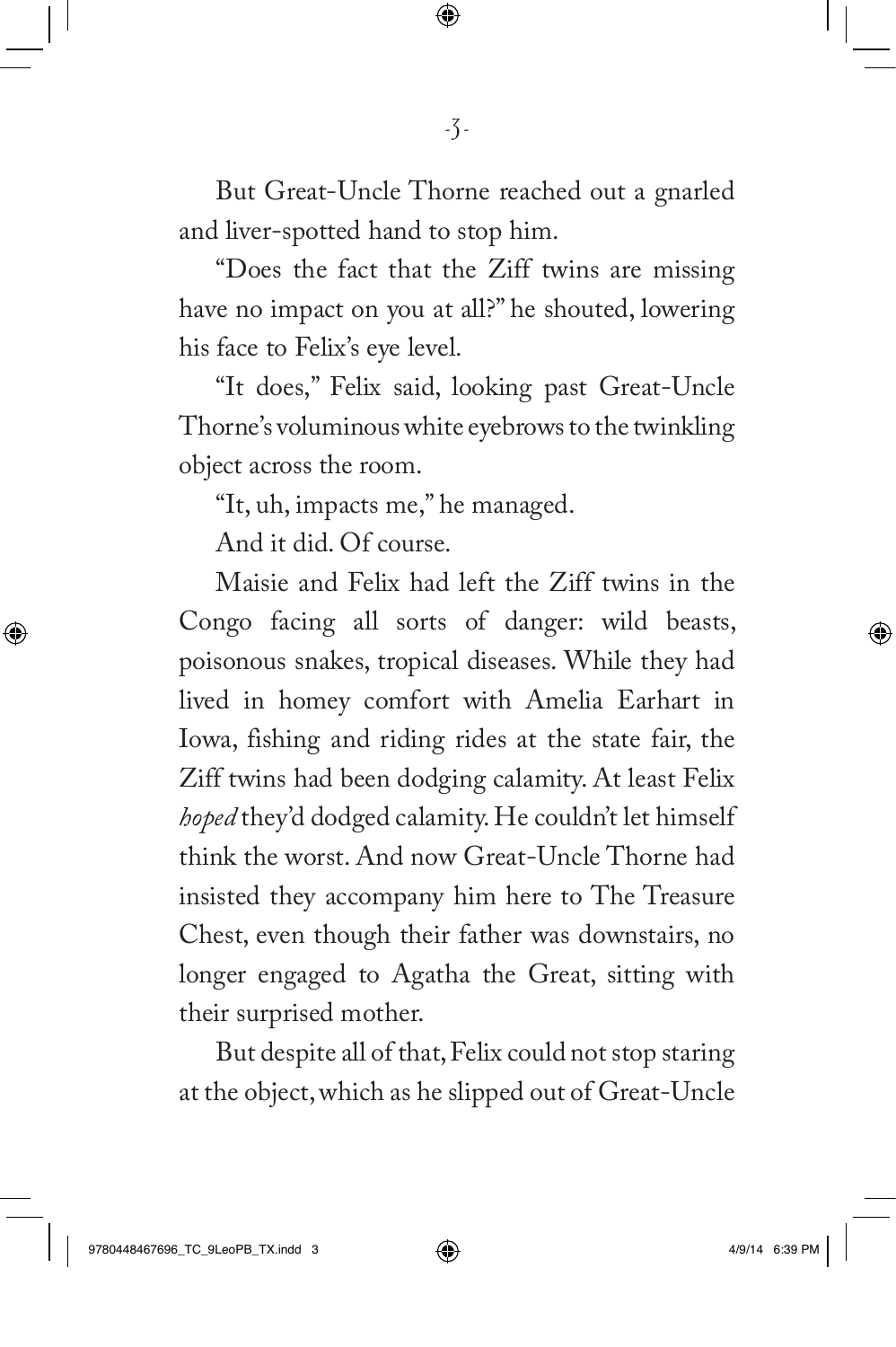Thorne's grip and inched toward it, appeared to be a highly decorated egg.

"What in tarnation are you staring at?" Great-Uncle Thorne said so loudly that the globe on a shelf vibrated.

"That," Felix said, pointing.

Maisie, who had been quietly listening to Great-Uncle Thorne's hypotheses about what might have happened to the Ziff twins, stepped forward and followed Felix's pointing finger with her eyes.

"What?" she asked, unimpressed.

"Honestly, boy," Great-Uncle Thorne said, shaking his head, "your friends . . . No! Your cousins! . . . are missing, and you suddenly become mesmerized by a gaggle of objects."

"Not a gaggle of objects," Felix said. "Just the egg. The one that's . . ." He struggled for the right word. *Twinkling* sounded too light, *glowing* too strong. "Shining," he said finally, though that wasn't quite right, either.

"A shining egg?" Maisie repeated.

Great-Uncle Thorne tapped his walking stick on the floor three times, loud. It happened to be the walking stick Maisie liked least, with a crystal globe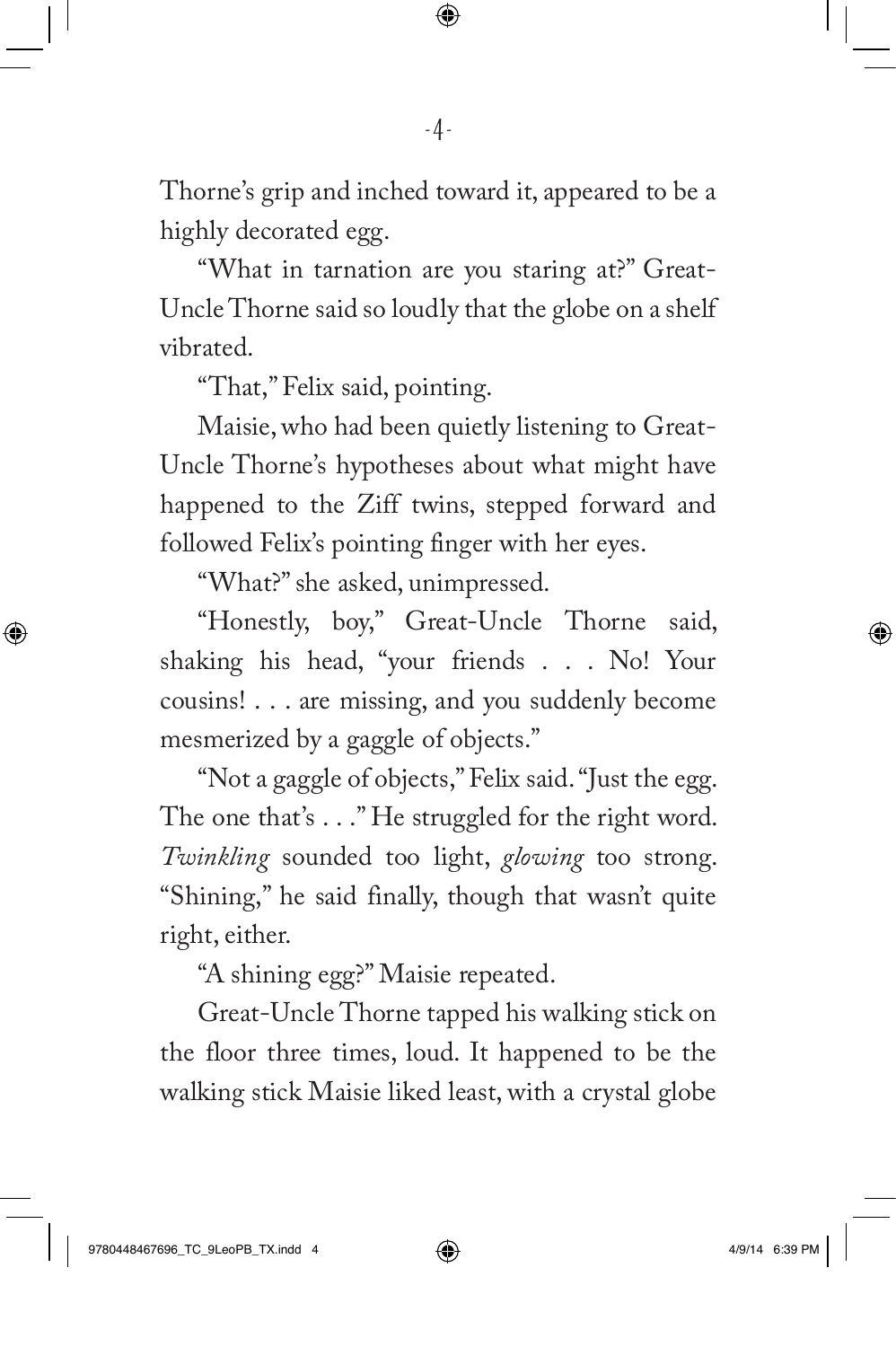at the top, each continent etched in miniature on it, and along the length of the ivory stick itself the name of every country in the world had been carved. There were so many countries that their names carved there like that gave the impression of an intricate design. But up close you could make out the words many of them, like Rhodesia, no longer even countries. *I think it's cool*, Felix had said when Maisie told him the walking stick gave her the creeps. *Countries that don't even exist anymore?* she'd said with a shudder. *And a stick made out of some poor elephant's tusk?*

"Actually," Great-Uncle Thorne said when he saw her staring at it now, "this walking stick was made by a witch doctor in Uganda for my father."

"It's illegal to kill elephants for their tusks, you know," Maisie told him.

"Elephant?" he said, his eyes blazing. "My dear child, this is made from the tusk of the rare white rhinoceros!"

"Even worse," Maisie said, her eyes blazing right back at Great-Uncle Thorne. "White rhinoceroses are an endangered species!"

"That egg," Felix said softly.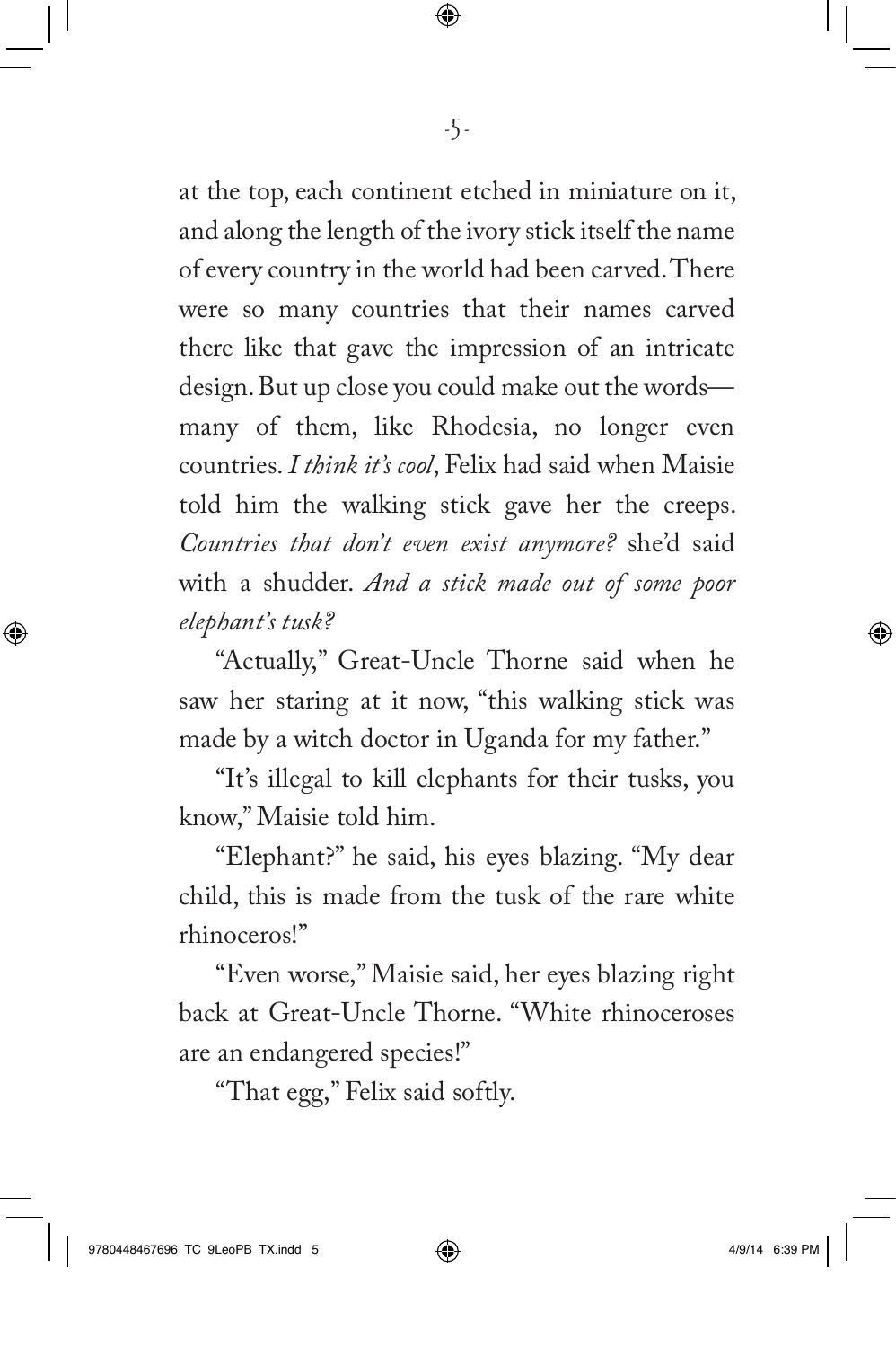Both Maisie and Great-Uncle Thorne watched him as he gently lifted the egg from its place among the fossils and feathers.

The small bells from the yoke of a yak tinkled as another cold breeze blew through The Treasure Chest.

The egg was the most magnificent thing Felix had ever seen.

Heavy in his hand, larger than a baseball, beneath its ornamentation the egg was the purest white. Whiter than fresh snow. Whiter than clouds or angel hair. Four ribbons of gold radiated from its top, along the delicate curve of the egg, all the way to the bottom. Each ribbon had a different motif carved into it. Cherubs. Roses. Wolves' heads. And what appeared to be interlocking letter *R*s.

Then there were the jewels. Sapphires and diamonds bigger than marbles formed a cap at the top and covered the bottom. They sparkled as if they had just been polished, revealing every shade of blue imaginable. Cobalt and navy and midnight and sky. The diamonds, too, were different shades. Champagne and pink and yellow and eggshell.

Felix stroked the top of the egg, marveling at how many diamonds and sapphires covered it. All of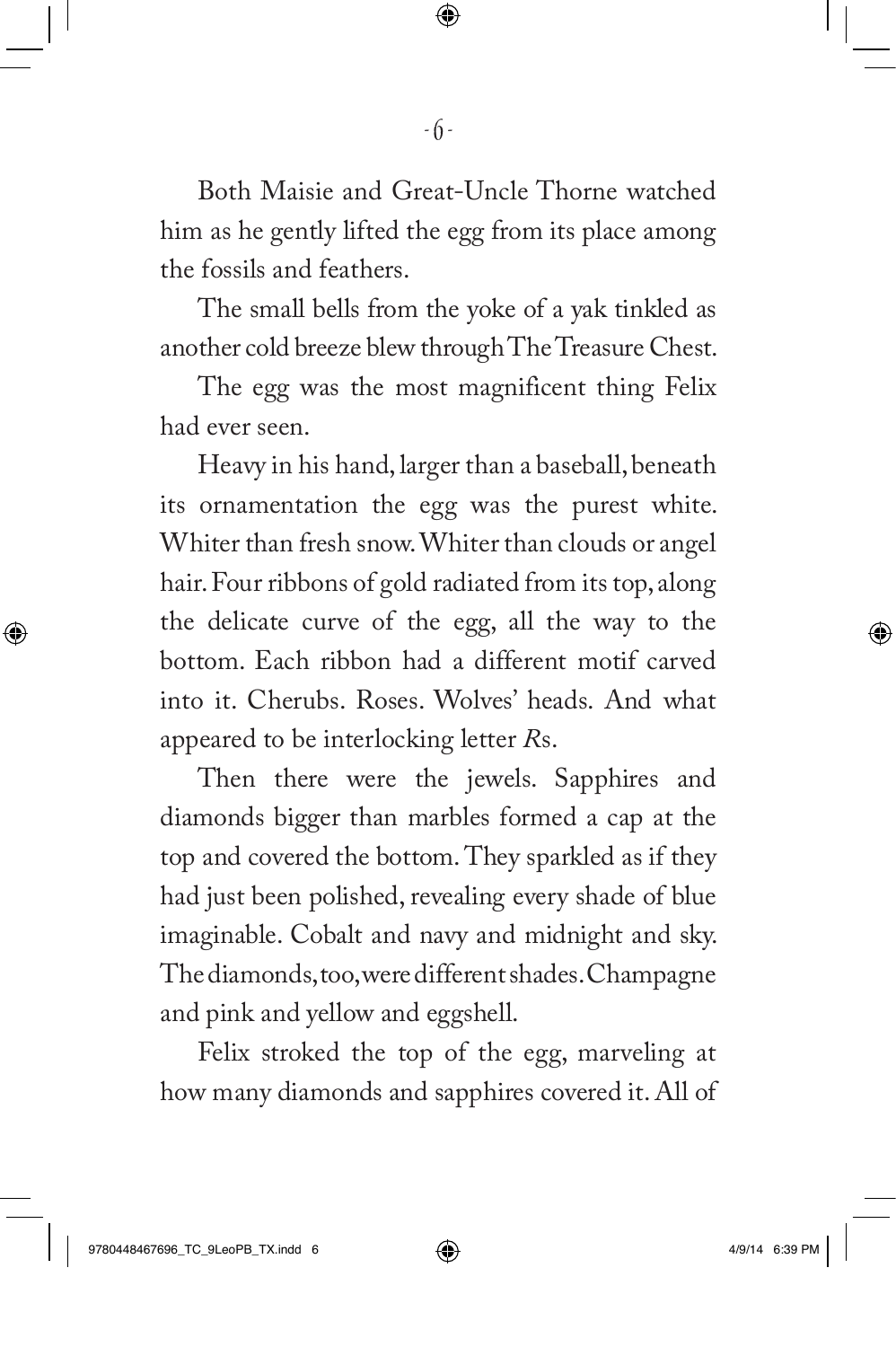them a slightly different color, all of them so smooth.

Except one.

His hand paused over a particularly deep-blue sapphire. So dark, in fact, that it almost looked black. This sapphire did not shine like the others. It was dull and rougher cut.

"Put! That! Down!"Great-Uncle Thorne ordered.

When Felix didn't obey fast enough, Great-Uncle Thorne poked him in the knees with his walking stick.

"Ouch!" Felix exclaimed, holding on even tighter to the egg.

"Give it to me this instant," Great-Uncle Thorne demanded.

He didn't wait for Felix to hand over the egg. He just grabbed it from him.

"Hey!" Felix protested.

But Great-Uncle Thorne was not listening. His eyes took in every inch of the egg. His hands ran over its surface slowly, as if they were memorizing it.

Not memorizing, Felix realized as he watched Great-Uncle Thorne. The opposite. *Remembering* it.

"Have you been here the whole time?" Great-Uncle Thorne whispered in a raspy voice to the egg.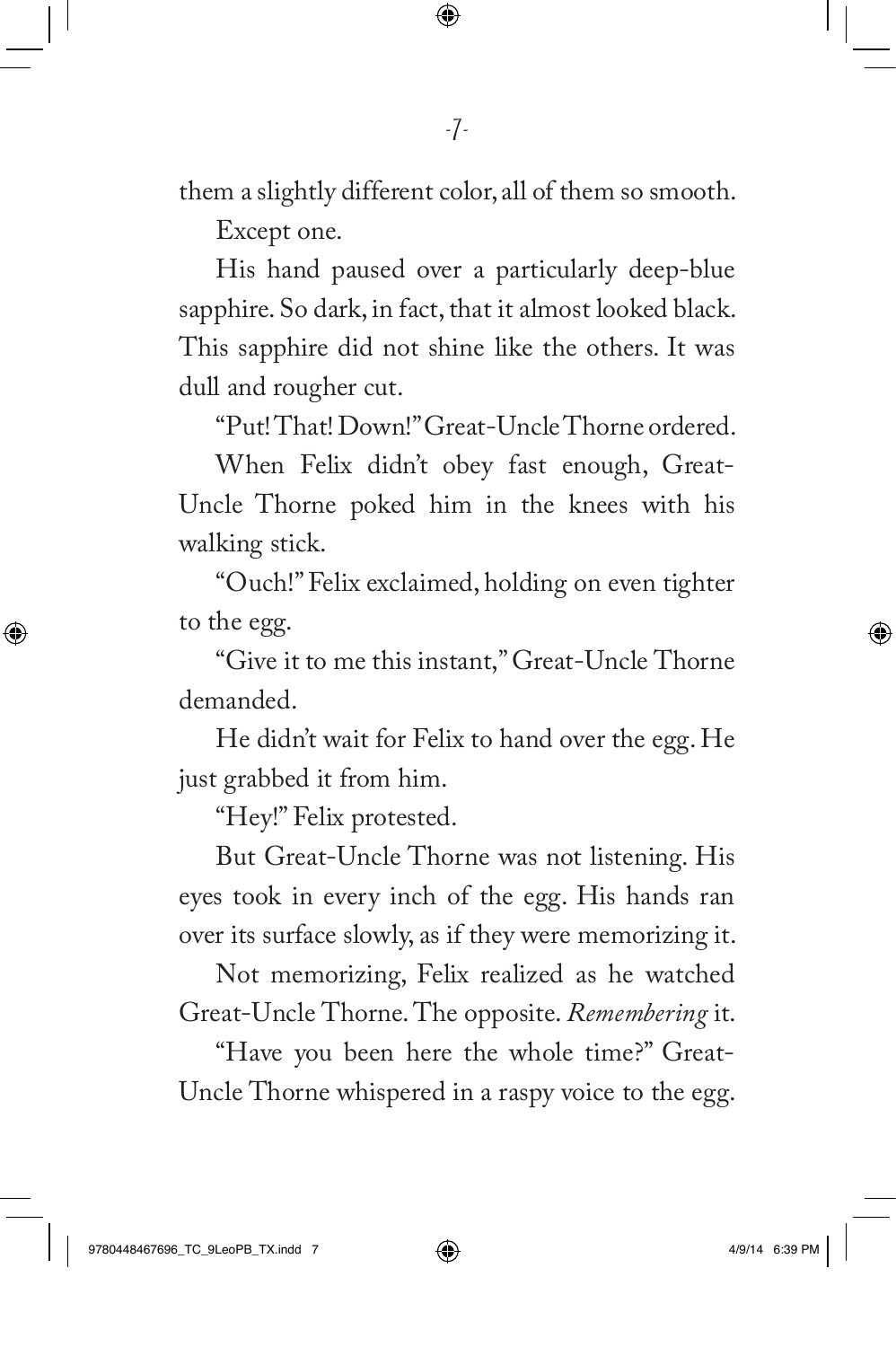Tears sprang to his eyes and fell down his cheeks.

"What in the world is going on?" Maisie asked, confused.

Was she the only one worrying about Hadley and Rayne? Was she the only one who didn't care an ounce about this fancy egg?

Felix put his hand on Maisie's shoulder.

"It's the missing egg," he said, tears in his eyes, too.

"What missing egg?" Maisie asked.

Great-Uncle Thorne managed to lift his eyes away from the egg and look at Felix and Maisie.

"All those years she accused me of stealing it," he said. "And it was here the whole time."

"Who?" Maisie asked.

"Great-Aunt Maisie," Felix said softly, for Great-Uncle Thorne's attention had gone back to the egg. He was tracing the design on each gold ribbon and whispering to himself as he did.

"Don't you remember?" Felix said to Maisie. "She had her Fabergé egg, and you broke the code to open it. But she told us that Thorne had stolen another one. That's why they never spoke again."

Great-Uncle Thorne turned to face them. In that one instant, Felix thought, he looked like the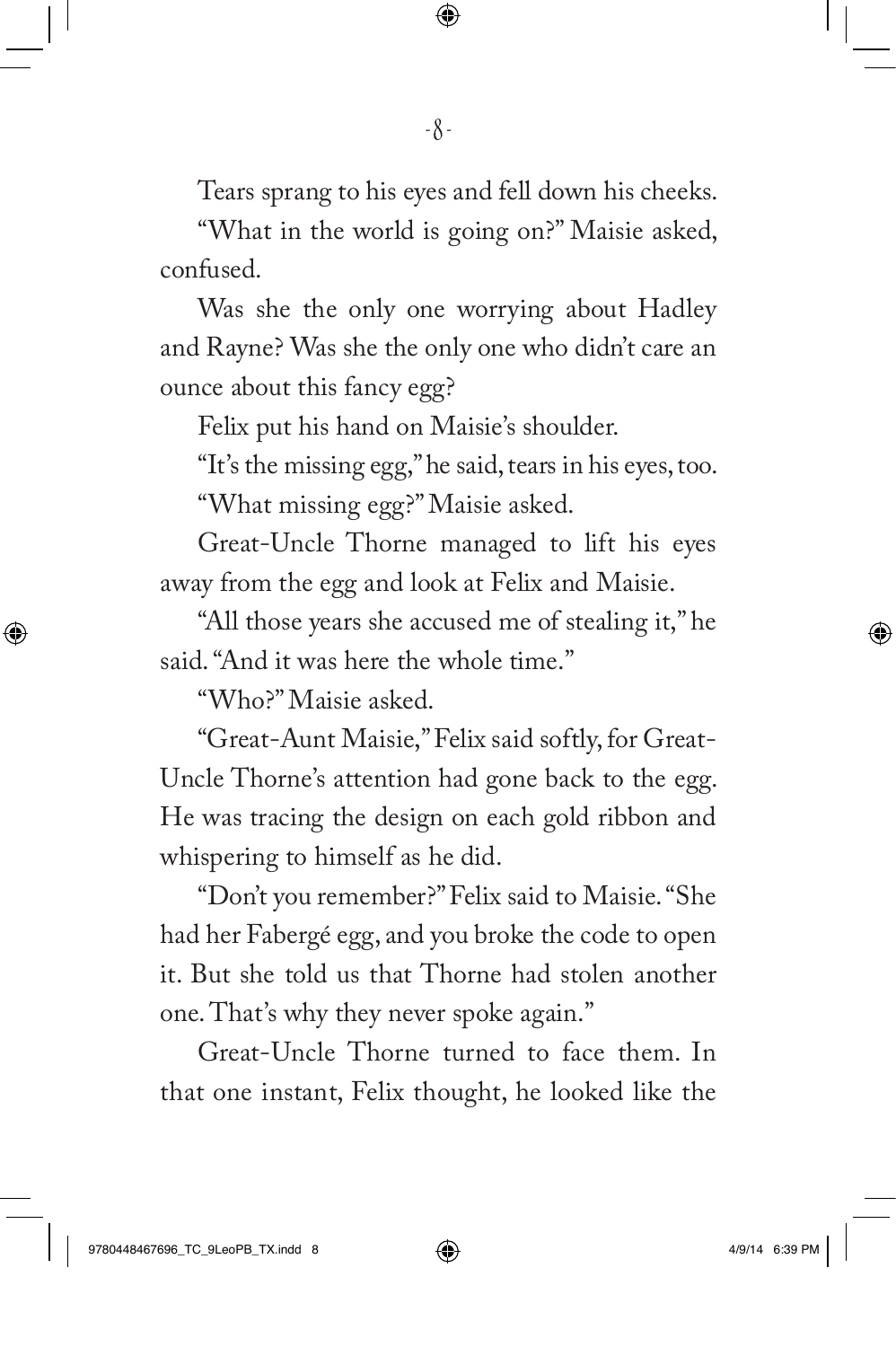very, very old man that he was.

"That's one reason," Great-Uncle Thorne said. "But also because I kept her from staying with Harry."

He added, "Harry Houdini."

Maisie and Felix nodded.

"But I knew what it would mean if she stayed. And I didn't want to lose her," Great-Uncle Thorne said.

Although he was speaking to them, he had a faraway look in his eyes.

"When we got back, she was furious," he continued, "and she threatened to lock The Treasure Chest and throw away the key. *You've kept me from my one true love, Thorne*, she told me. *And I'll never forgive you for that.*"

Great-Uncle Thorne's gaze settled on Maisie and Felix.

"You didn't know her the way I did. She was strong willed and stubborn and thickheaded. And," he said with a sigh, "utterly marvelous."

Felix tried to reconcile the old Great-Aunt Maisie that he'd known with the girl Great-Uncle Thorne described. He thought of the picture on the wall of the Grand Staircase, and the glimpse of her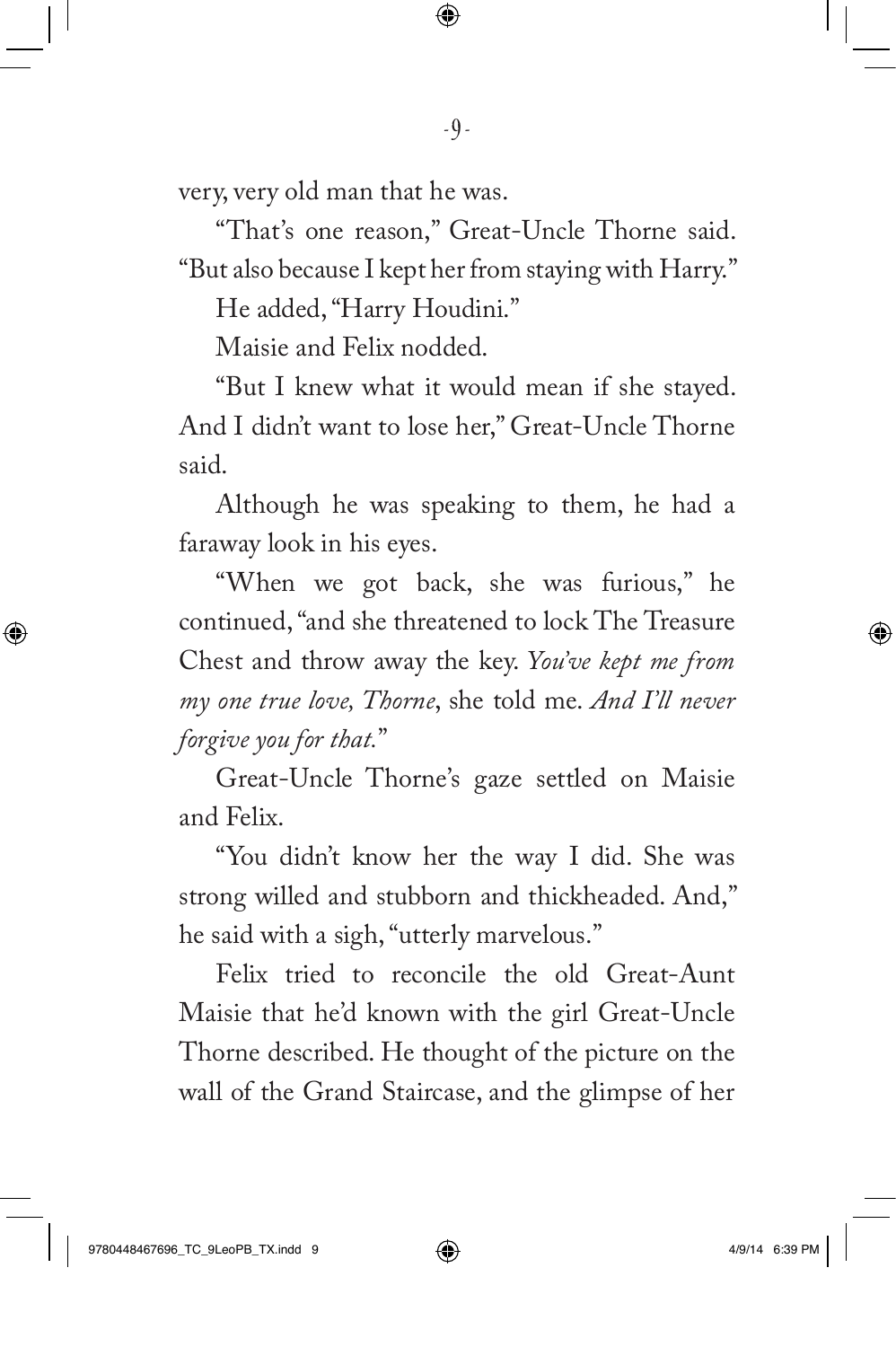as that girl when they had met Harry Houdini. But still, to him, Great-Aunt Maisie was a crabby, snobbish old woman.

"And then," Great-Uncle Thorne said with a sigh, "we discovered that the egg was missing. How she carried on! Accusing me of thievery. And worse. The more I insisted I had nothing to do with its disappearance, the more she insisted I did. There were no more trips to The Treasure Chest. No more midnight swims or Newport parties or adventures. That autumn I went to school in England and I never spoke to or saw my sister again. Until I came back last winter. And then . . ."

Great-Uncle Thorne dropped his head in his hands and began to sob.

"There, there," Felix said, rubbing Great-Uncle Thorne's back the way his own mother did when Felix was upset.

"But . . . ," Maisie began.

Then she waited, because with Great-Uncle Thorne sobbing like this, it probably wasn't the time to ask.

Great-Uncle Thorne raised his tearstained face. "What?" he asked her.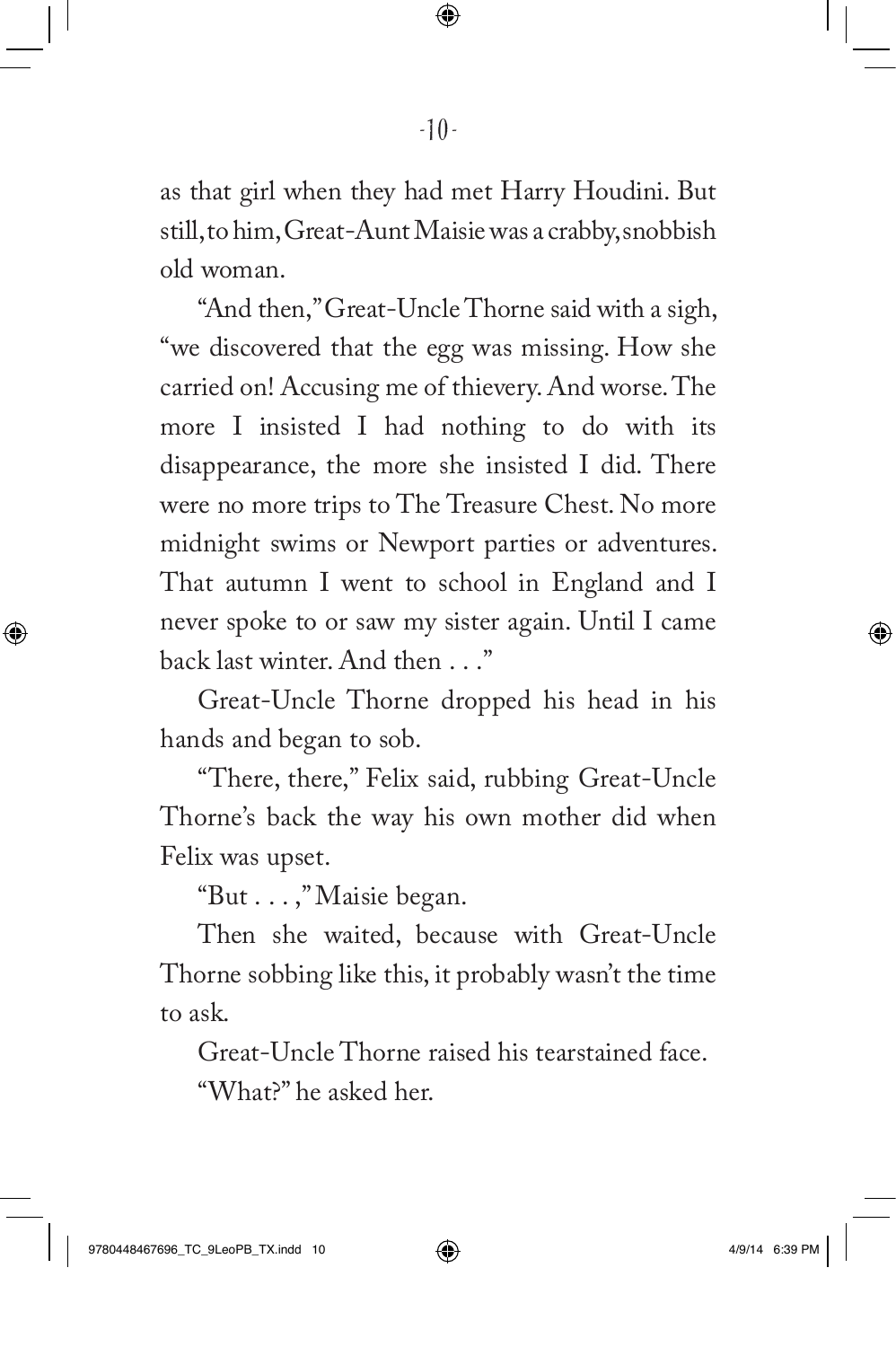"Well, Great-Aunt Maisie had her egg. We saw it," Maisie said, looking to Felix, who nodded in confirmation.

"And I presume you have yours?" Maisie asked rhetorically. "So this one is the egg Phinneas Pickworth gave to Ariane when you and Great-Aunt Maisie were born?"

"The very one," Great-Uncle Thorne said, and sobbed even harder. He held the egg close now, like a long-lost friend.

Maisie waited until Great-Uncle Thorne's sobs quieted.

"But what's so special about this egg? I mean," she added quickly, "other than the fact that it was your mother's and everyone thought it was missing."

Great-Uncle Thorne took a deep breath.

Maisie and Felix held their breath.

"I don't know," Great-Uncle Thorne said.

"What do you mean, you don't know?" Maisie, puzzled, asked him.

Great-Uncle Thorne held the egg at arm's length and studied it. Maisie and Felix studied it, too.

The Treasure Chest grew very quiet.

"Yes," he said finally. "It is special because it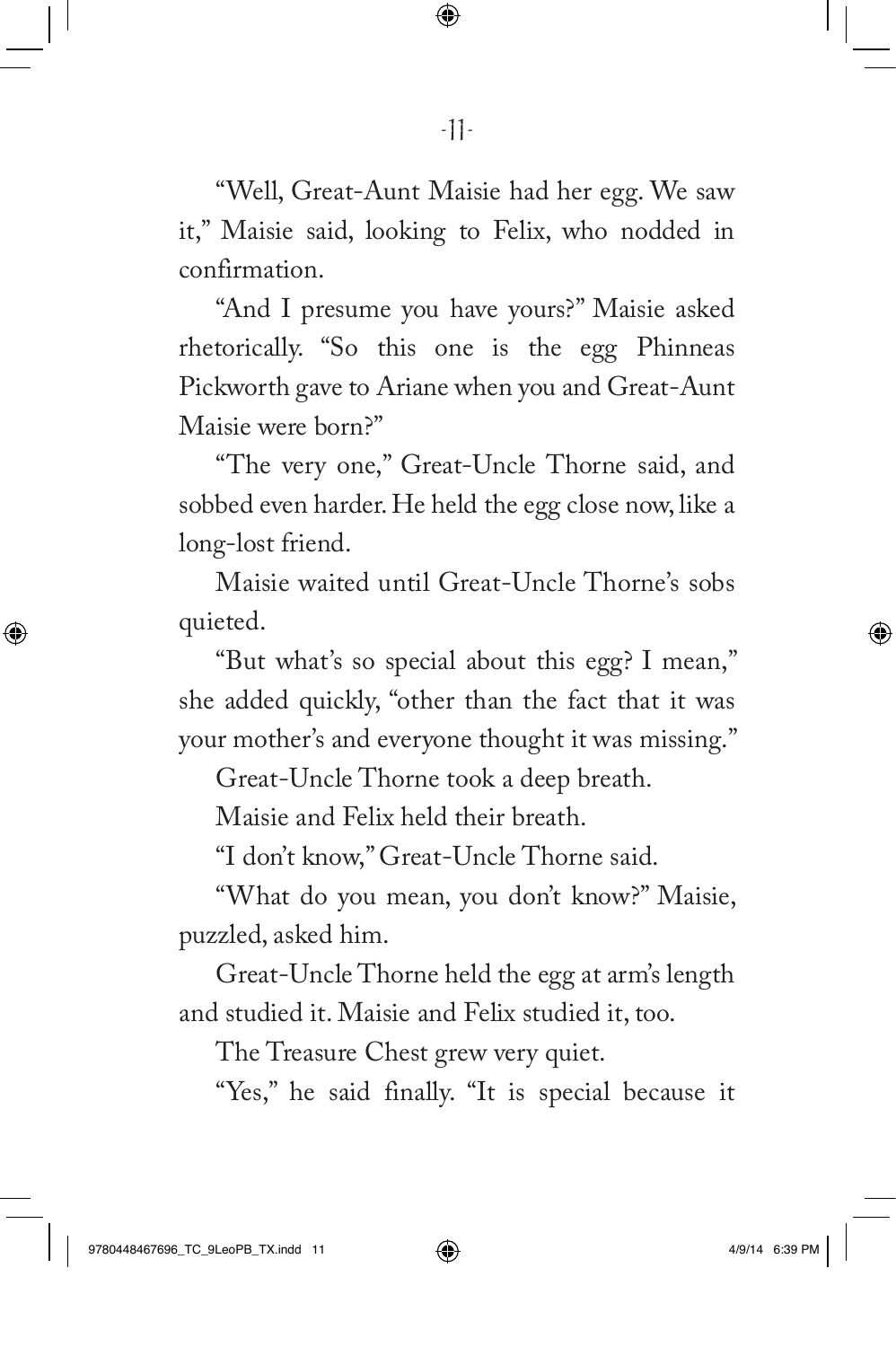belonged to our mother, a woman we, sadly, never knew."

He paused again, took another deep breath, then continued.

"And of course, the fact that it was missing stolen, we all believed—makes finding it even more wonderful."

"So maybe that's it?" Felix said. "Those facts alone make it a very special egg. And make it even more exciting that we found it again after all this time."

But Great-Uncle Thorne shook his head.

"You see," he said, one finger rubbing the odd sapphire, "unlike my Fabergé egg or Maisie's, this one has never been opened."

"Why not?" Maisie asked.

"Inside is the key," Great-Uncle Thorne said.

"The key to . . . ?" Maisie prodded.

"My mother was French," Great-Uncle Thorne said. "You know that, *oui*?"

"Is that why everyone here speaks French and eats French food?" Felix said, thinking of the *moules frites* and *duck à l'orange* and *pot-au-feu* that showed up for dinner almost every night.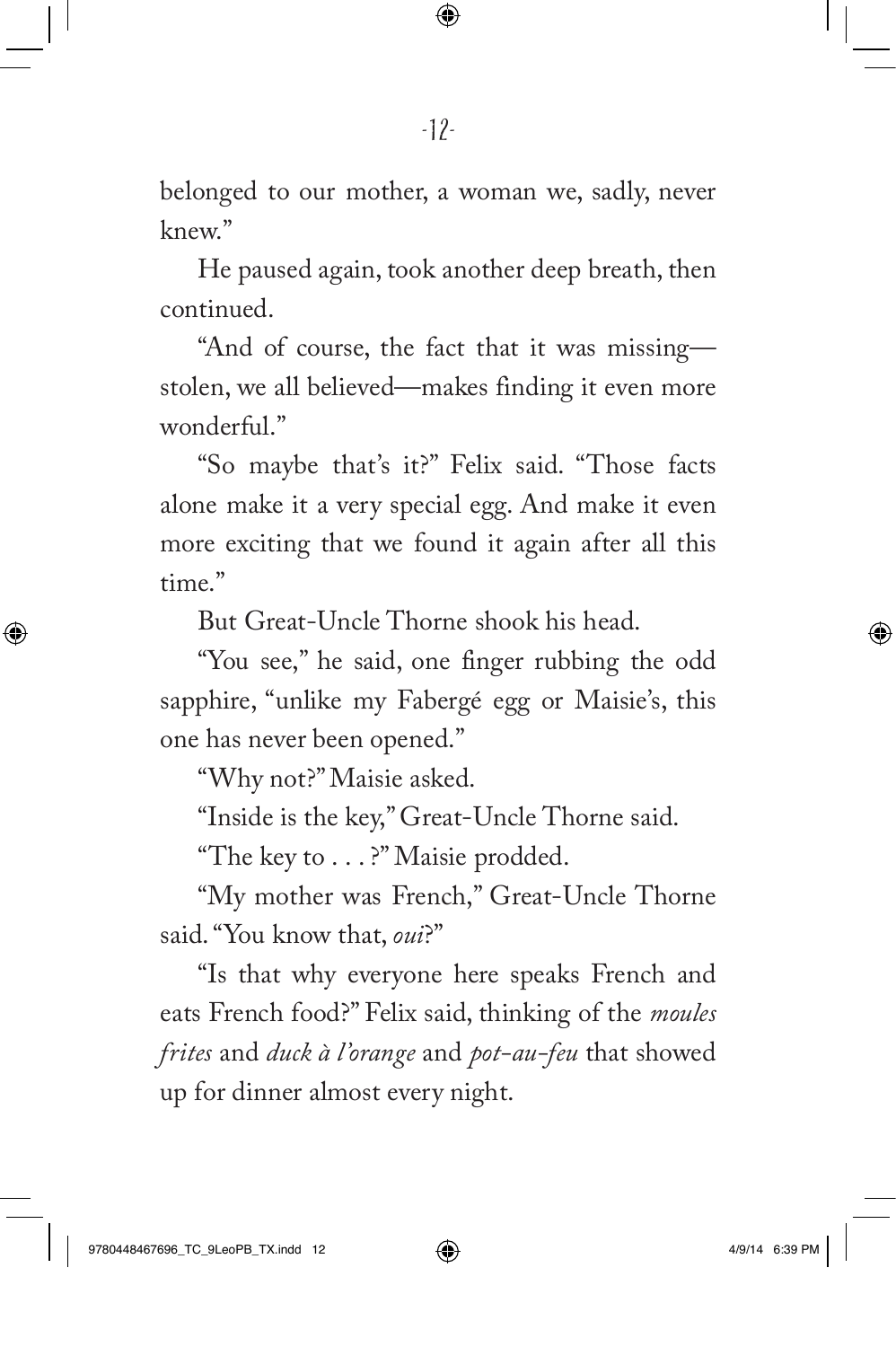"And you know that *Elm Medona* is an anagram  $for -$ "

"*Lame demon*," Maisie interrupted, frustrated.

"Which comes from the French novel *Paris Before Man,* which was written by Pierre Boitard in 1861 and which is about time travel," Great-Uncle Thorne said.

"What does any of this have to do with the egg?" Maisie said in exasperation.

"The key is in this egg," Great-Uncle Thorne said.

Maisie opened her mouth to ask, again, *What key?*

But Great-Uncle Thorne held up his hand to stop her.

"I have no idea what the key opens. Or what it means," he said. "I only know that my father, Phinneas Pickworth," he added, as if Maisie and Felix might have forgotten who his father was, "ordered Maisie and me to never, under any circumstances, take out the key unless he told us it was time."

"That's why it was so terrible when it went missing," Maisie said, thinking out loud.

"I know that if we lift this sapphire, something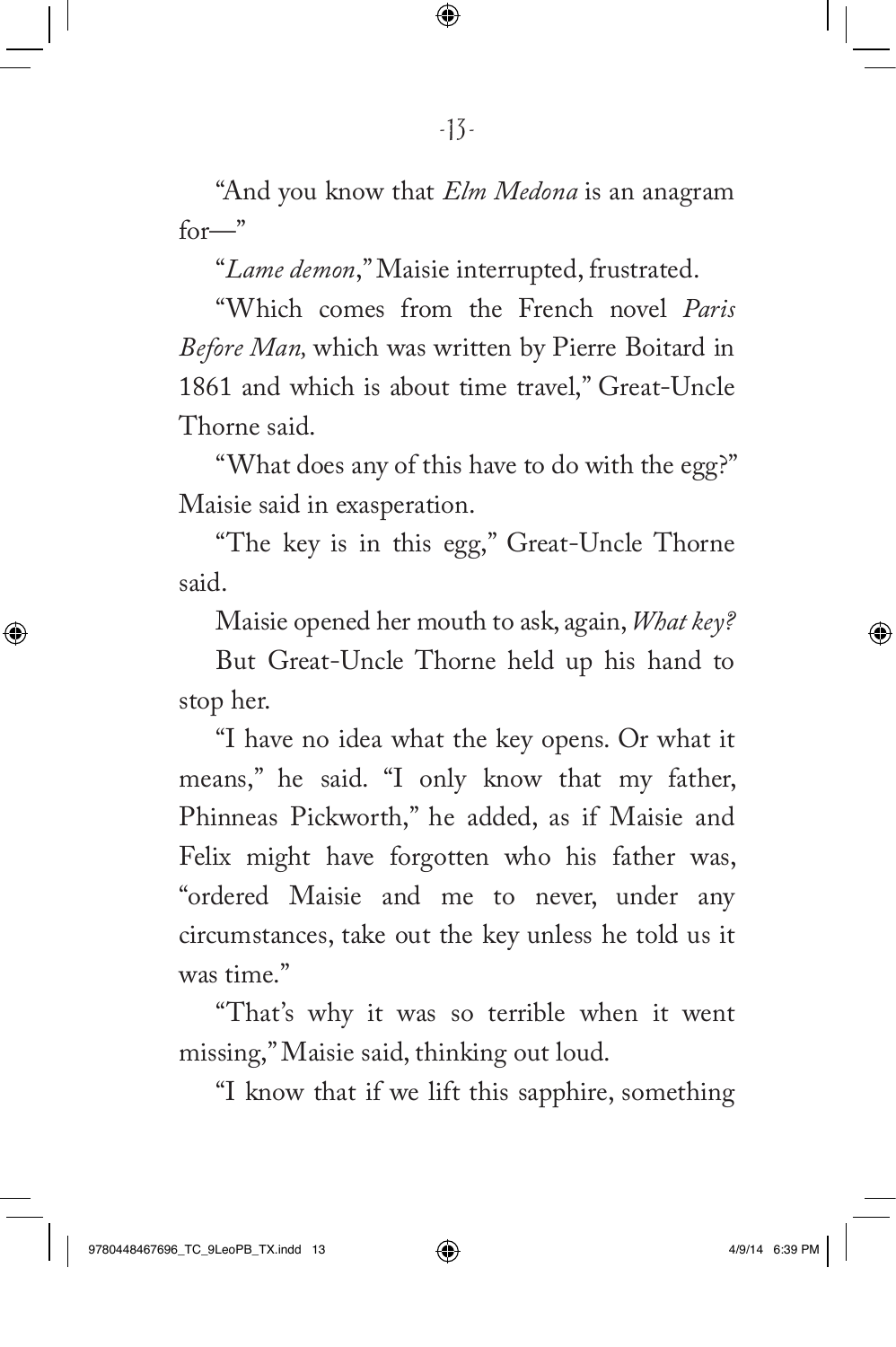will open," Great-Uncle Thorne said, his long fingers resting on the dark sapphire.

"I know that whatever opens will reveal another door, and that door requires a code to open it," he said. "But whatever the implications of all of that are . . . well . . ."

Great-Uncle Thorne shrugged.

"For now," he said, "I will take this to my room with me and reunite it with the other two."

He began to walk toward the door.

"Wait!" Maisie called to him. "What about Hadley and Rayne?"

Great-Uncle Thorne, baffled, looked at her.

"The Ziff twins?" she reminded him.

"Ah! Yes. Very troublesome."

He considered for a moment then said, "I'll return this to my room and then come back here to discuss the Ziff twins."

Felix watched Great-Uncle Thorne leave The Treasure Chest.

"Weird, right?" Maisie said. "The mysterious key. The right time . . ."

"Mmmm," Felix said, because that was all he could think to say.